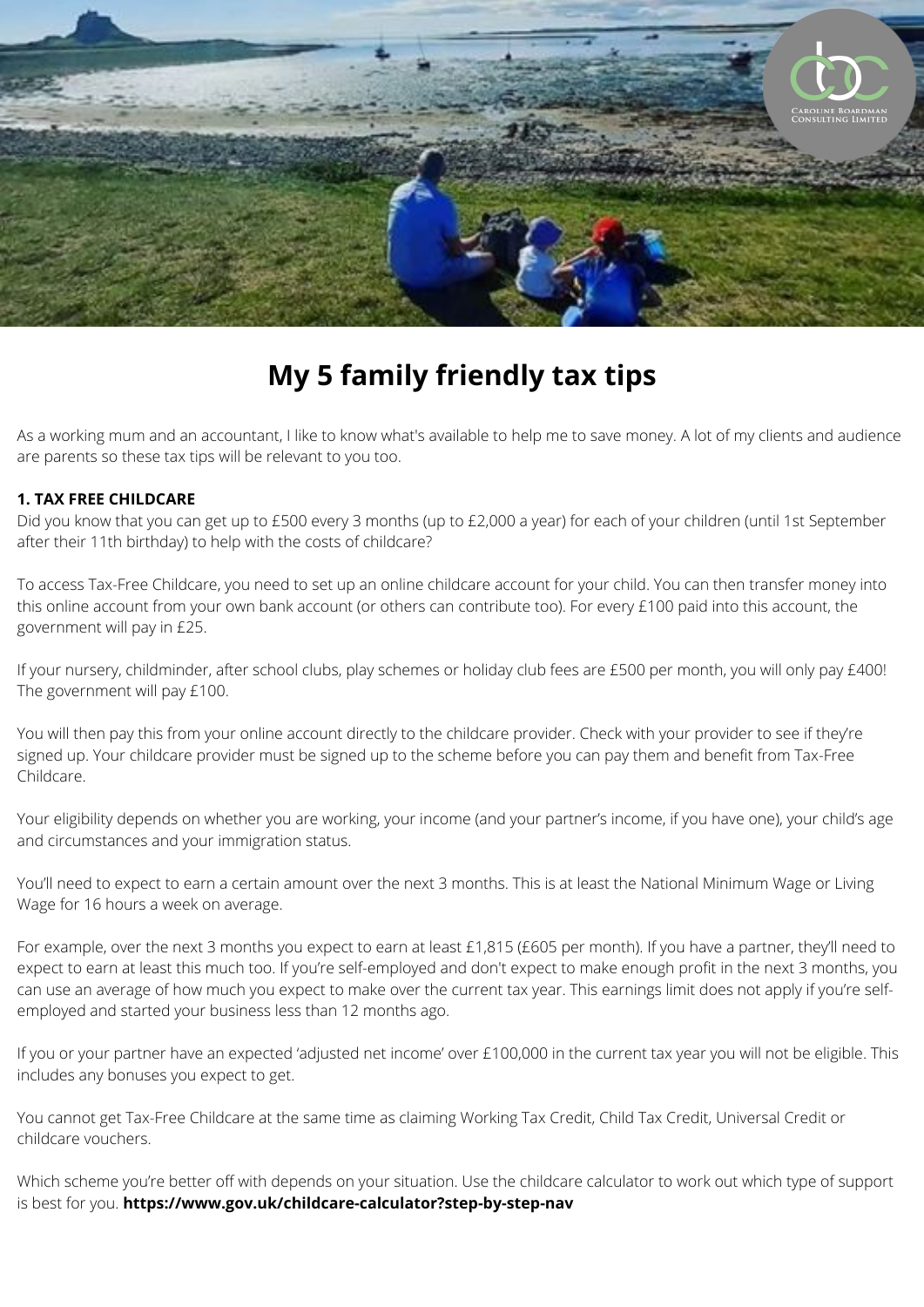

You must tell your employer within 90 days of applying for Tax-Free Childcare to stop your childcare vouchers. IMPORTANT: You can't claim tax free childcare and Childcare vouchers. Both you and your partner need to be on the same scheme – either Tax-Free Childcare OR childcare vouchers.

You can apply online for Tax-Free Childcare here **https://www.gov.uk/apply-for-tax-free-childcare**. You can get Tax-Free Childcare for one child at the same time as getting 30 hours free childcare for another.

### **2. 30 HOURS FREE CHILDCARE**

You may be able to get 30 hours free childcare if you live in England and your child is 3 to 4 years old NB. There are different schemes in Scotland, Wales and Northern Ireland.

The childcare must be with an approved childcare provider and stops when your child starts in reception class (or reaches compulsory school age, if later). You may have to pay for extra costs like meals, nappies or trips. You can apply online for a childcare account to get a code for 30 hours to give to your provider. **https://www.gov.uk/apply-30-hours-free-childcare**

You can get 30 hours of free childcare per week for 38 weeks of the year (during school term time). You may be able to get free childcare for 52 weeks if you use fewer than 30 hours per week. Check with your childcare provider to find out if this is something they offer.

Your eligibility depends on all the same factors as Tax-Free Childcare as per point 1.

You can apply from when your child is 2 ¾ years old. You are entitled to 30 hours free childcare the term after your child turns 3. Check with your childcare provider to find out the exact date your 30 hours free childcare starts.

You have to reconfirm your eligibility every 3 months. If you apply more than 3 months before the term starts, you'll have to reconfirm your eligibility in your account in order to keep your code valid.

If you are applying for 30 hours and someone else already claims Tax-Free Childcare for that child, your application will be unsuccessful.

Once your application has been approved, you'll get a code for 30 hours free childcare to give to your childcare provider. As per point 1, you can get 30 free hours childcare for one child at the same time as getting Tax-Free Childcare for another.

#### 3. MARRIAGE ALLOWANCE

Marriage Allowance lets you transfer £1,250 of your Personal Allowance to your husband, wife or civil partner.

This reduces their tax by up to £250 in the tax year (6 April to 5 April the next year).

To benefit as a couple, you (as the lower earner) must normally have an income below your Personal Allowance - this is usually £12,500.

You can calculate how much tax you could save as a couple by visiting [https://www.tax.service.gov.uk/marriage-allowance](http://www.tax.service.gov.uk/marriage-allowance-application/benefit-calculator)application/benefit-calculator. You should call the Income Tax helpline instead if you receive other income such as dividends, savings or benefits from your job. You can also call HMRC on 0300 200 3300 if you do not know what your taxable income is.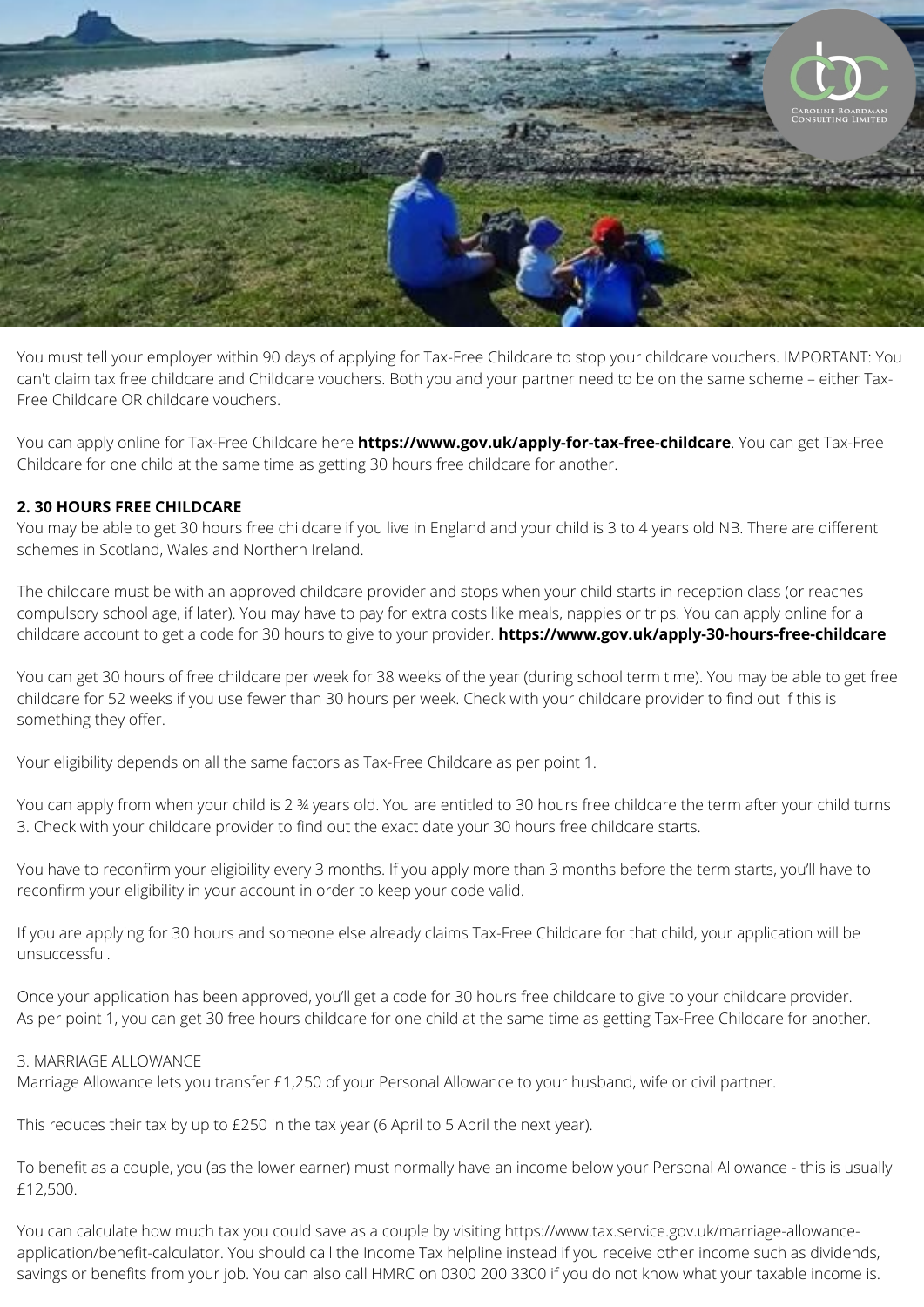

When you transfer some of your Personal Allowance to your husband, wife or civil partner you might have to pay more tax yourself, but you could still pay less as a couple.

You can benefit from Marriage Allowance if you're married or in a civil partnership, you do not pay Income Tax or your income is below your Personal Allowance (usually £12,500) and your partner pays Income Tax at the basic rate, which usually means their income is between £12,501 and £50,000 before they receive Marriage Allowance.

You cannot claim Marriage Allowance if you're living together but you're not married or in a civil partnership.

If you're in Scotland, your partner must pay the starter, basic or intermediate rate, which usually means their income is between £12,501 and £43,430.

It will not affect your application for Marriage Allowance if you or your partner are currently receiving a pension or live abroad as long as you get a Personal Allowance.

NB. Married Couple's Allowance is not the same as Marriage Allowance. You cannot get Marriage Allowance and Married Couple's Allowance at the same time.

You can backdate your claim to include any tax year since 5 April 2016 that you were eligible for Marriage Allowance. Your partner's tax bill will be reduced depending on the Personal Allowance rate for the years you're backdating and they will receive the rebate either by cheque or by their tax code being increased.

If your partner has died since 5 April 2016 you can still claim - phone the Income Tax helpline on 0300 200 3300. If your partner was the lower earner, the person responsible for managing their tax affairs needs to phone.

Your Personal Allowance will transfer automatically to your partner every year until you cancel Marriage Allowance - for example if your income changes or your relationship ends.

## **4. SMP FOR DIRECTORS OF LIMITED COMPANIES AND MATERNITY ALLOWANCE FOR SOLE TRADERS**

Whether you are a sole director of a Limited Company, a sole trader or in a partnership you are still entitled to maternity leave and some form of financial support when you have a baby.

As a director you are an employee of a company so the same rules apply. You are entitled to Statutory Maternity Pay (SMP). SMP is paid for up to 39 weeks. You get 90% of your average weekly earnings (before tax) for the first 6 weeks and £151.20 or 90% of your average weekly earnings (whichever is lower) for the next 33 weeks.

SMP is paid in the same way as your wages (for example monthly or weekly). You can use the SMP calculator **<https://www.gov.uk/pay-leave-for-parents>** to work out how much you could get.

If you take Shared Parental Leave you'll get Statutory Shared Parental Pay (ShPP). ShPP is £151.20 a week or 90% of your average weekly earnings, whichever is lower.

SMP usually starts when you take your maternity leave. It starts automatically if you're off work for a pregnancy-related illness in the 4 weeks before the week (Sunday to Saturday) that your baby is due.